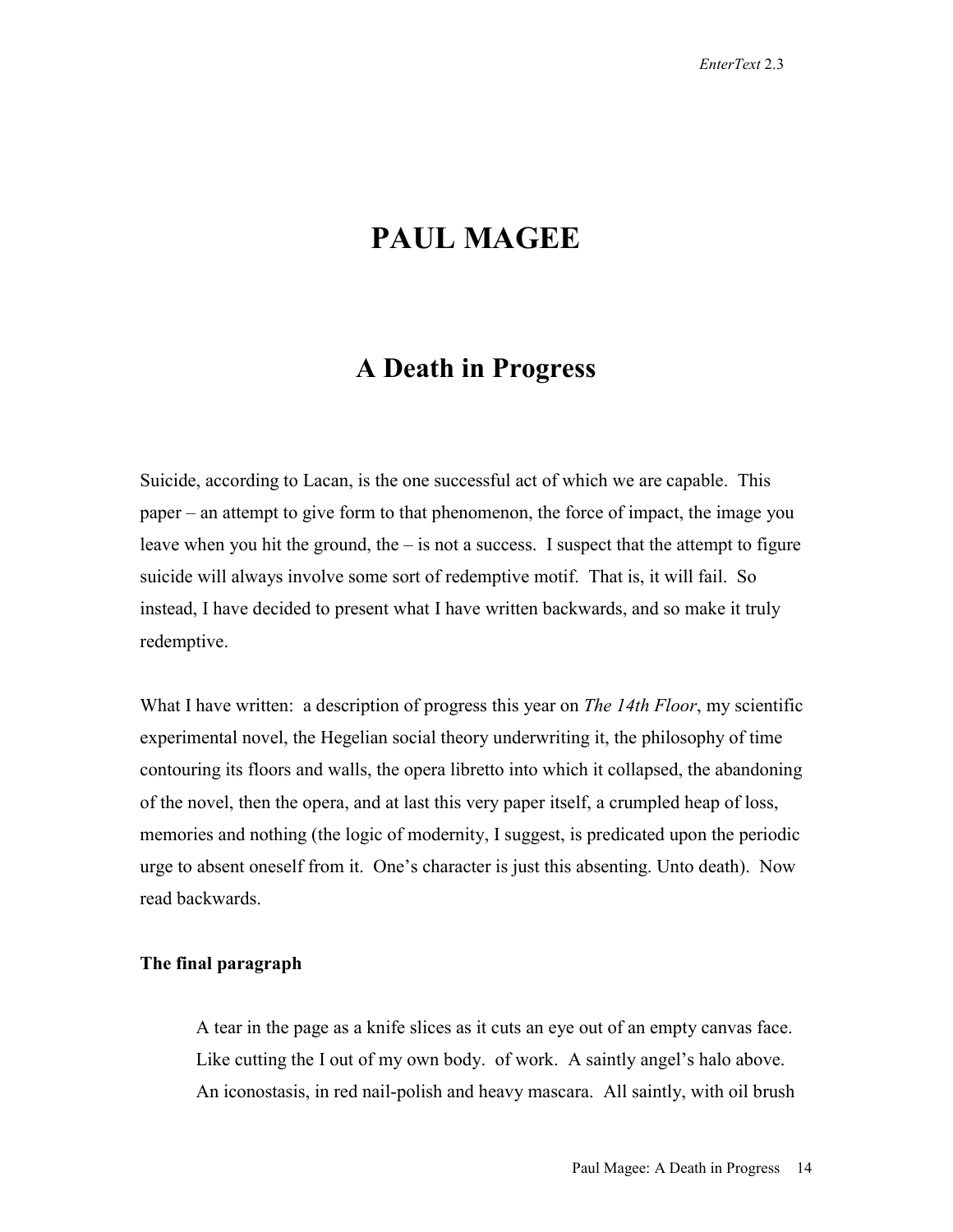in hand. Painting the icon of its own death. But an image can't image its own absence*.*

## **Second last paragraph.**

*The 14th Floor* is written in blood and cigarettes because I am trying to find an image (some materialisation, words on a page, a bleeding lung, smoke rings, dates of birth and death, names) among the ashes, all scattered to the wind, an image for whatever it is within me that needs to turn to ashes on the hour, every hour, all scattered to the wind.

#### **Third last paragraph.**

 into a ruin in ruins, a film script and the play, which I planned to set, alongside the opera, as a triptych within the "homogenous, empty" and anonymous world of *The 14th Floor*. Now I just have a novel with a gaping hole in it, a nightmare in Hegel's lungs, themselves steadily collapsing, under the weight of the past is it the future the future perfect the image you leave when you the ground the thirteenth

## **Fourth last paragraph**

 Let me reframe this project, putting walls back in place, a roof, windows, a door, a fourteenth floor not dissimilar to hundreds of others across a city like Sydney or Melbourne, or both. This report, which has taken the form of a collapsing edifice, a suffocating lung, or even a pavement rushing to meet the one who leaps, figures the style of the novel itself: varying discourses, philosophical, academic, literary and operatic, pushed to the point of impossibility and/or collapse. In fact this paper is part of the work. There is no novel. Just words around it. Literary and philosophical discourse like the white lines they drew around a no longer breathing body not far from here in Ultimo. The lines remained after they had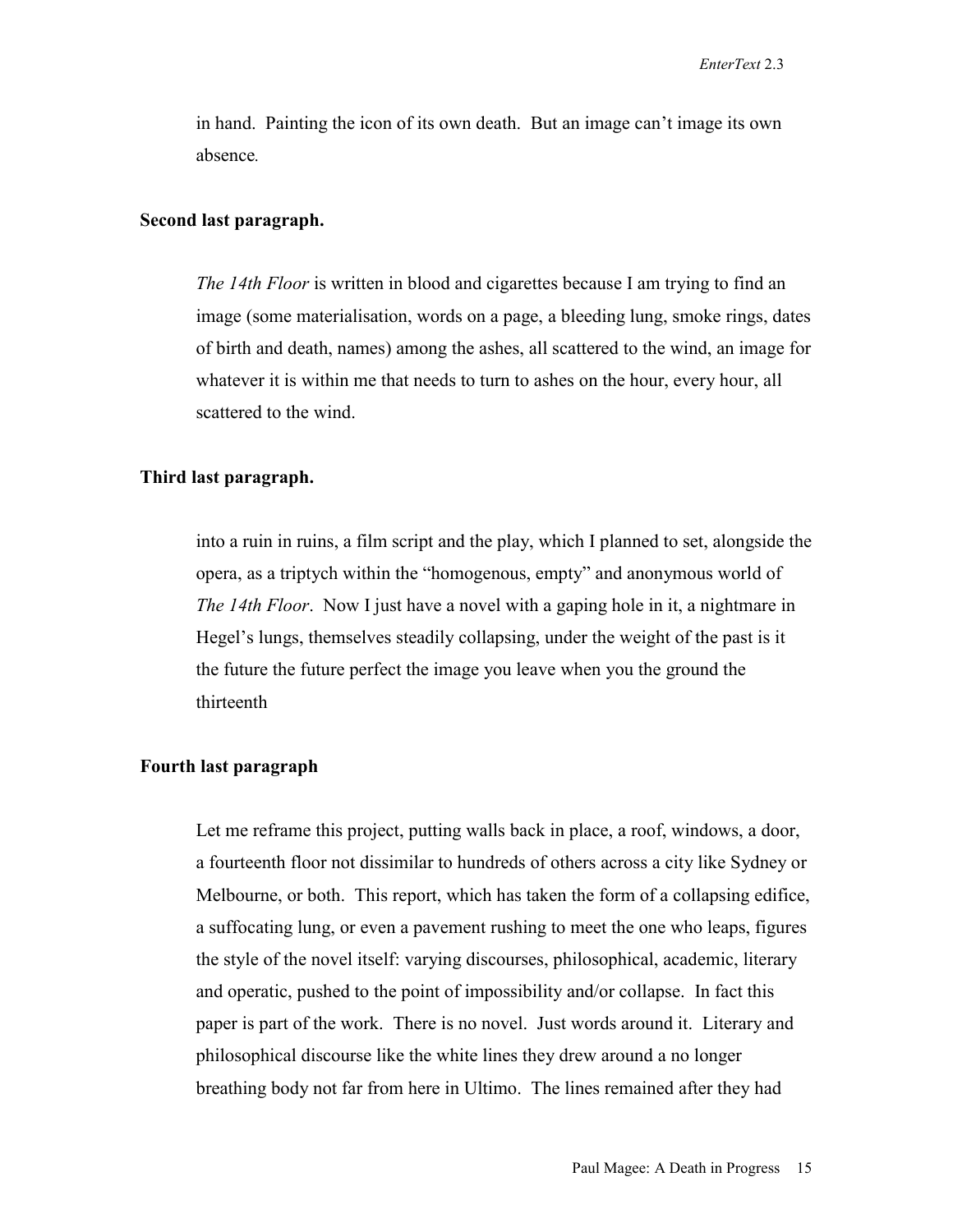moved it to the morgue, chalk lines around an absent body, a street side cenotaph, just as soon washed away by the rain.

#### **5th.**

 Let me rip off the roof here. With another cigarette. An image of a lung. Blood spattered. Breathe in. Don't – The third reason *The 14th Floor* is written for real is that it keeps returning to a missing body, my own "deeply desired flesh." To explain what I mean I need to call upon Lacan's definition of the real as trauma, the violence of impact. But even this is too metaphoric. The opera couldn't capture it either, you can't catch the desire to leap, to go up in flames, to shatter your own mirror, I tore it up, it collapsed.

## **6th.**

 A cosmetically ornate orchestra, suturing over with strings, drums and low basses hints as to the horror which their wedding will betoken. The truth of the imagined community (for the opera is as much a product of *The 14th Floor* as *The 14th Floor* itself) is to burst forth in this archaic *ur*-image, a shattered mirror reflection of the modern. All in ruins, assailed on all sides, subject to wailing, mass murder, houses burning. The ruins, in this dramatisation of the recent past, leap out of their picture postcard frame to become none other than the ruins of the present. With no –

#### **7th.**

 Let me tear down a wall here. Tear down a wall and you get a stage. Tear a stage into *The 14th Floor* and you get an opera. The more I have worked on this novel, constructing the fourteen flights-up floorplan, finding characters in this particular context, listening to what they said, the more I have realised that the unbearable self-sameness of the "I that is We" world (Hegel's *Phenomenology of Spit* (1977,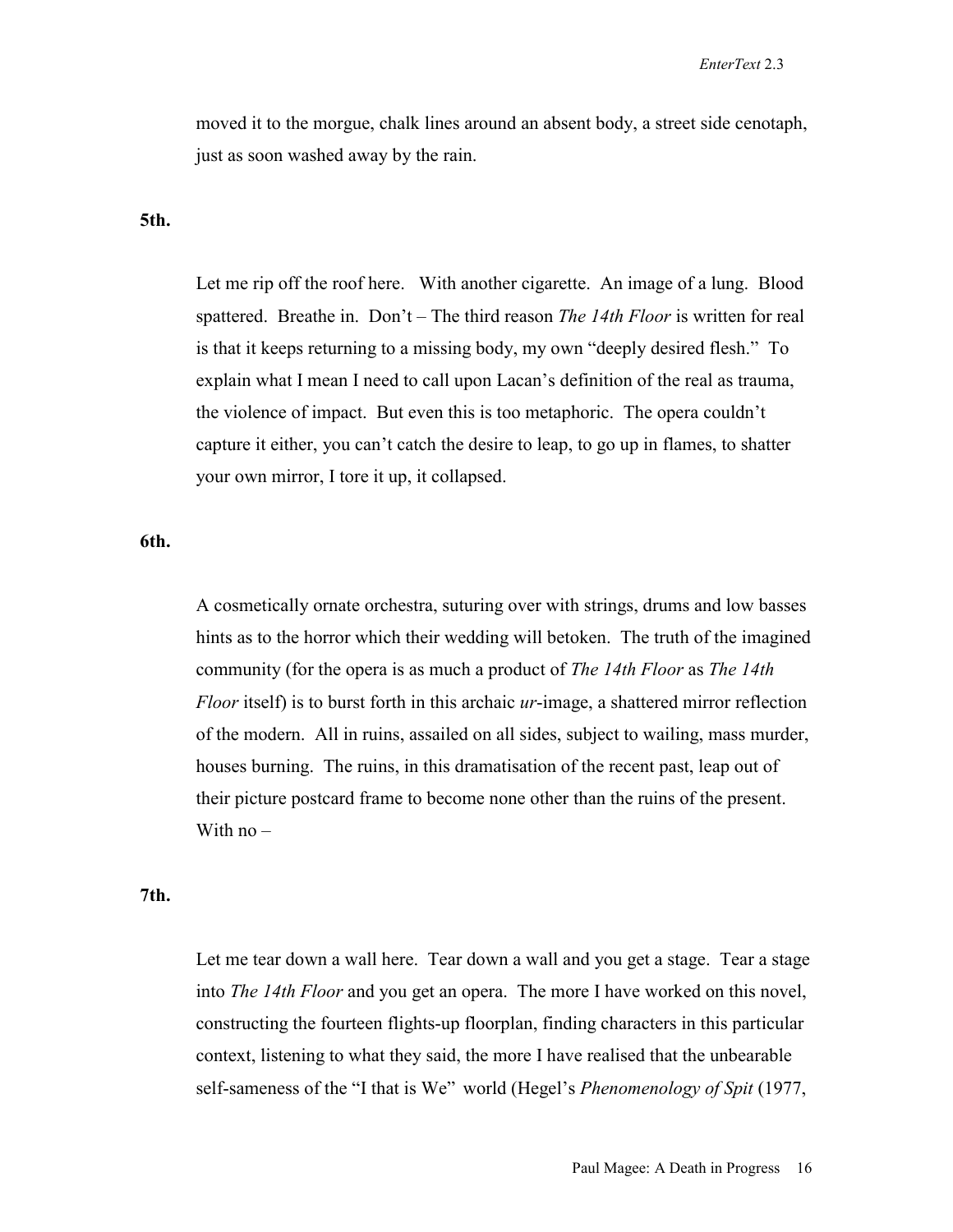p.110), where Spit is defined as "this absolute substance which is the unity of the different independent self-consciousnesses which, in their opposition, enjoy perfect freedom and independence: 'I' that is 'We' and 'We' that is 'I'") that I have confined myself to necessitates, like a logical inference, that I stage a diversion within it. Something for the characters in the novel to do when they are not working as characters in the novel. Something to look forward to. Death. Something to stop them obsessing, like good Hegelian subjects, on their own reflections. Mirrors demand to be shattered. Neither Hegel nor Anderson really has a handle on this. Yet I believe that this experimentally generated result indicates something about the function of diversion within the modern, within *The 14th Floor*, within this paper. My doctoral investigations have accordingly collapsed into *The Destruction of*, a nineteenth century opera, with –

## **8th.**

 exemplifies this state of concrete abstraction. As does the modern novel, for it shows "the 'national imagination' at work in the movement of a solitary hero" through an endlessly comparable and coeval "world of plurals." The "hospitals, prisons, remote villages, monasteries" through which the narrator passes conjure up "a sociological landscape of a fixity that fuses the world inside the novel with the world outside" (p.30). Imagining a community of others passing horizontally through similar fourteenth floor spaces, the modern subject writes his and/or her own book, a nation-as-novel, connecting each character with all the other anonymously co-altitudinal characters, thus united in the "homogenous, empty time" of the secular present. "Nothing assures us," Anderson continues, "of this sociological solidity more than the succession of plurals. For they conjure up a social space full of *comparable* prisons, none –

Let me open a door here – and this stupid experiment. I've timed giving up smoking with the writing of this paper so that whatever it is within me that needs to turn to ashes on the hour every hour might take form on this paper instead. An image of a lung. Blood spattered. The saints in Heaven,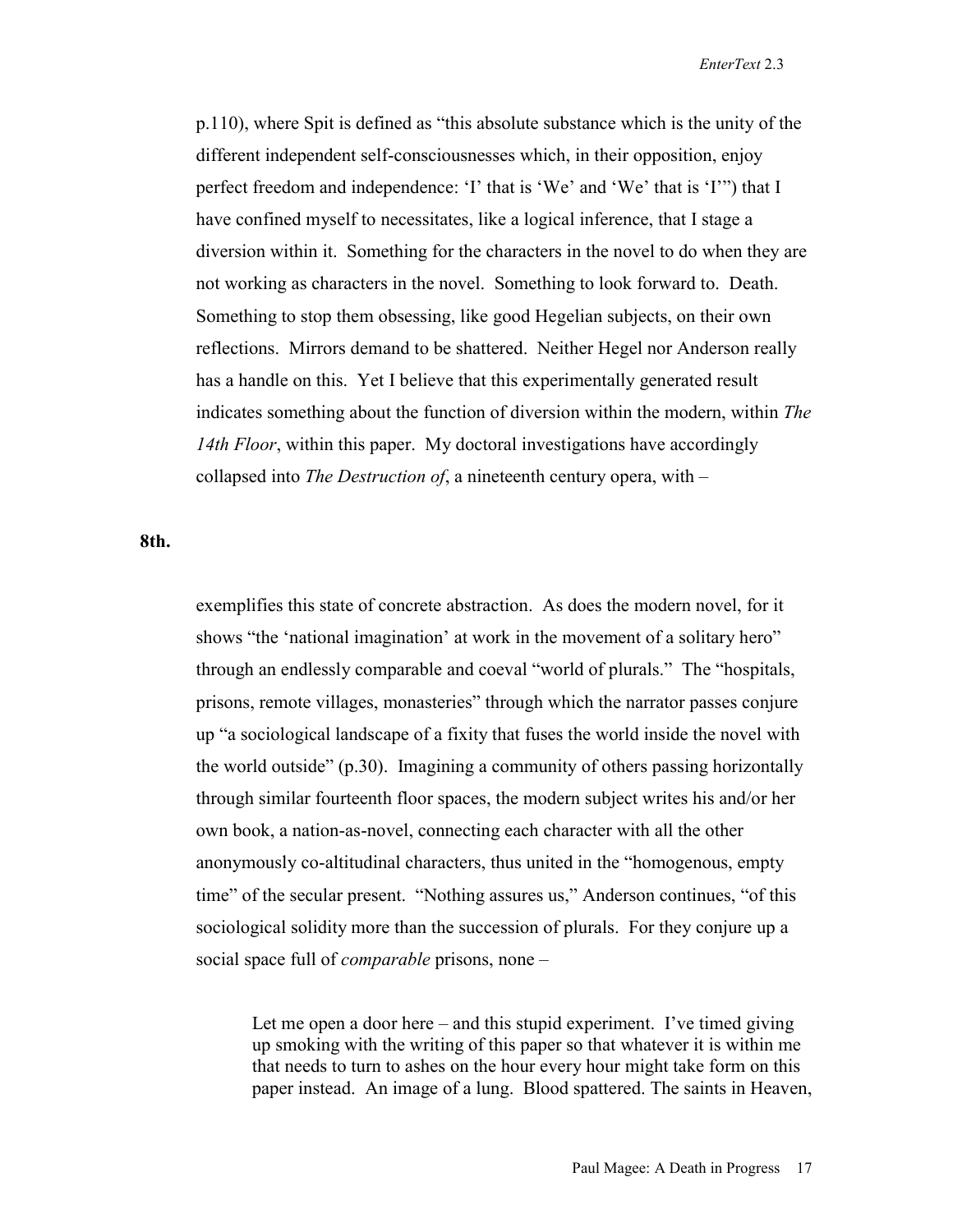wrote Richard of Middleton, pray for us sinners, now and at the hour of our death, for they seek to be reunited "with their own deeply desired flesh." – Let me open a door here.

 in itself of any importance, but all representative (in their simultaneous, separate existence) of the oppressiveness of *this* colony" (p.30). This abstract imagining somehow serves to hold the modern – in the absence of Heaven and Hell – together. Indeed affections more typical of the particular, the religious, familial or even maternal are transferred to the national body, whose hold displays such "remarkable confidence of community in anonymity" (p.36). You will perhaps notice, at this stage in the experimental genesis of the nation-as-novel, that its characters have no character. And no future.

**9th.**

 The second reason *The 14th Floor* is written for real is that modern society is itself a fiction. Such is the conclusion of Benedict Anderson's *Imagined Communities, Reflections on the Origin and Spread of Nationalism* (1991). The characters I experimentally generated above can now take their place within a wider social framework. For the "generic conventions" of the novel are those of modernity itself. A social scientist, Anderson reasons as follows: the nation-asnovel arises, first and foremost, from the chronological structure of modernity itself. Unlike the medieval era, where my time span on Earth might race forward to meet the resurrection of my mortal remains on the Day of Judgement, time is now "homogenous and empty," free of interference, human or divine (Benjamin, 1973, p.263). Time at this moment, exists with or without me, and as such exemplifies –

## **10th.**

 Harold Pinter once stated that when creating plays he had typically "found a couple of characters in a particular context, thrown them together and listened to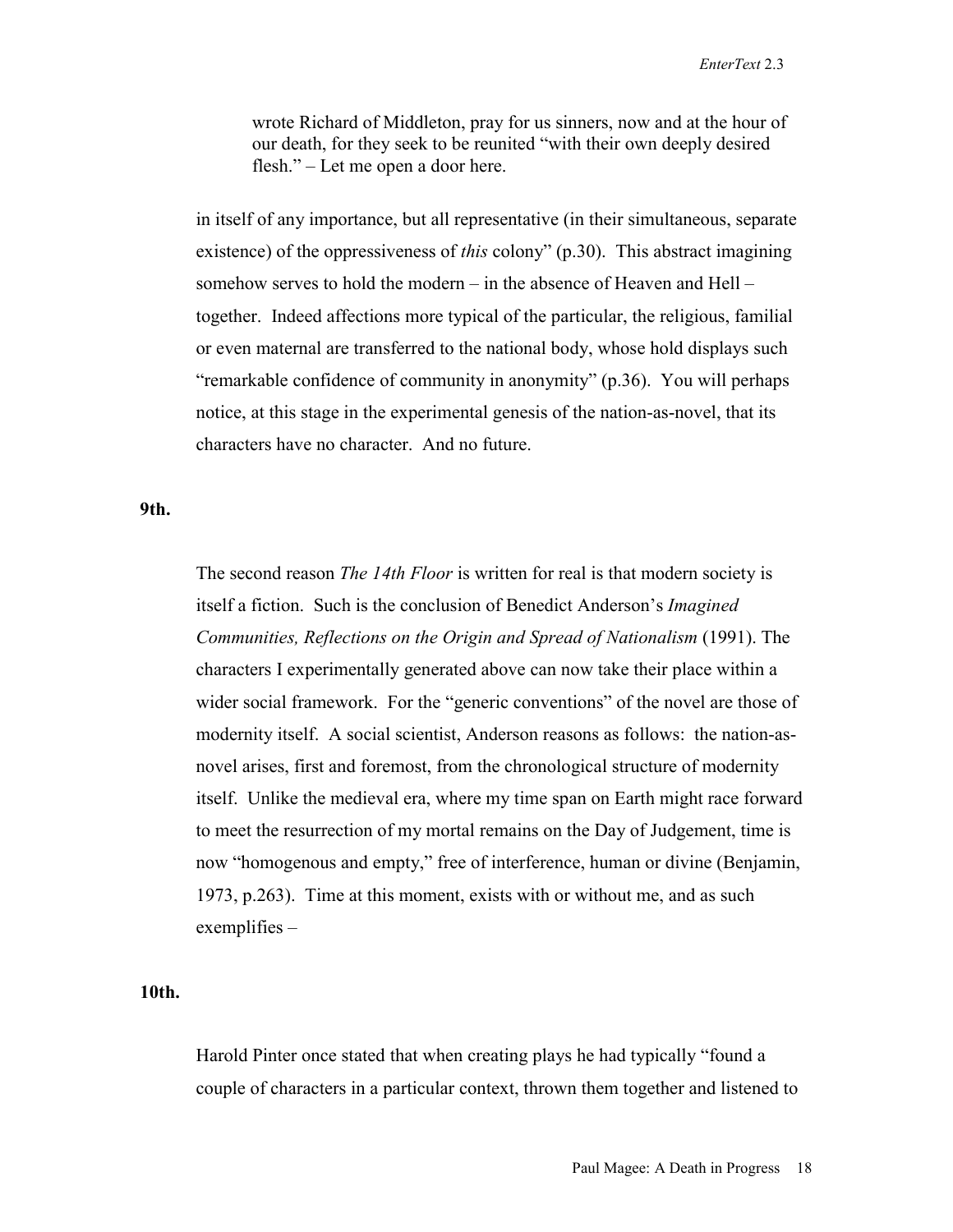what they said" (Pinter, 1983, p.xxviii). I want to utilize a similar method, taking the intellectual presuppositions of Hegel's *Phenomenology of Spit* (1977) as the "test conditions" for an experimental act of novel writing. According to the *Phenomenology*, it is only by knowing yourself as part of a greater whole that you acquire identity as yourself. From such a standpoint it is almost truer to say that the context (the fourteenth floor of a hospital, a residential block, a university admin. building) generates the character. More accurately, both arise from the experimental application of the same syllogism, *viz*:

|            | minor premise I live on the fourteenth floor                      |
|------------|-------------------------------------------------------------------|
|            | major premise All the people who live on the fourteenth floor are |
|            | characters in this book                                           |
| conclusion | Therefore I am a character in this book                           |

 The Hegelian novel, written through experimental application of "the science of experience" casts up characters with the curious capacity to reflect upon the testconditions, or generic conventions, in which they are produced. In fact, they are all authors. Hegel would term this self-consciousness and see it as a prerequisite for existence in civil society. You will perhaps notice, at this stage in the experimental genesis of the Hegelian novel, that its characters have no character. And no future.

## **11th.**

 The *14th Floor* is written for real for a number of reasons, first among them its status as a literary/scientific experiment. The word *experiment* was initially synonymous with the word *experience*, as their joint derivation from the Latin *experiri* indicates. The scientific experiment is based upon the scientist's experience of phenomena produced, or even staged, within certain test conditions. The future is radically disavowed, for the point is simply to observe what happens right before one's eyes, which is to say, the point is to find a semiotic form for the phenomena at hand. Substitute "generic conventions" for "test conditions" in the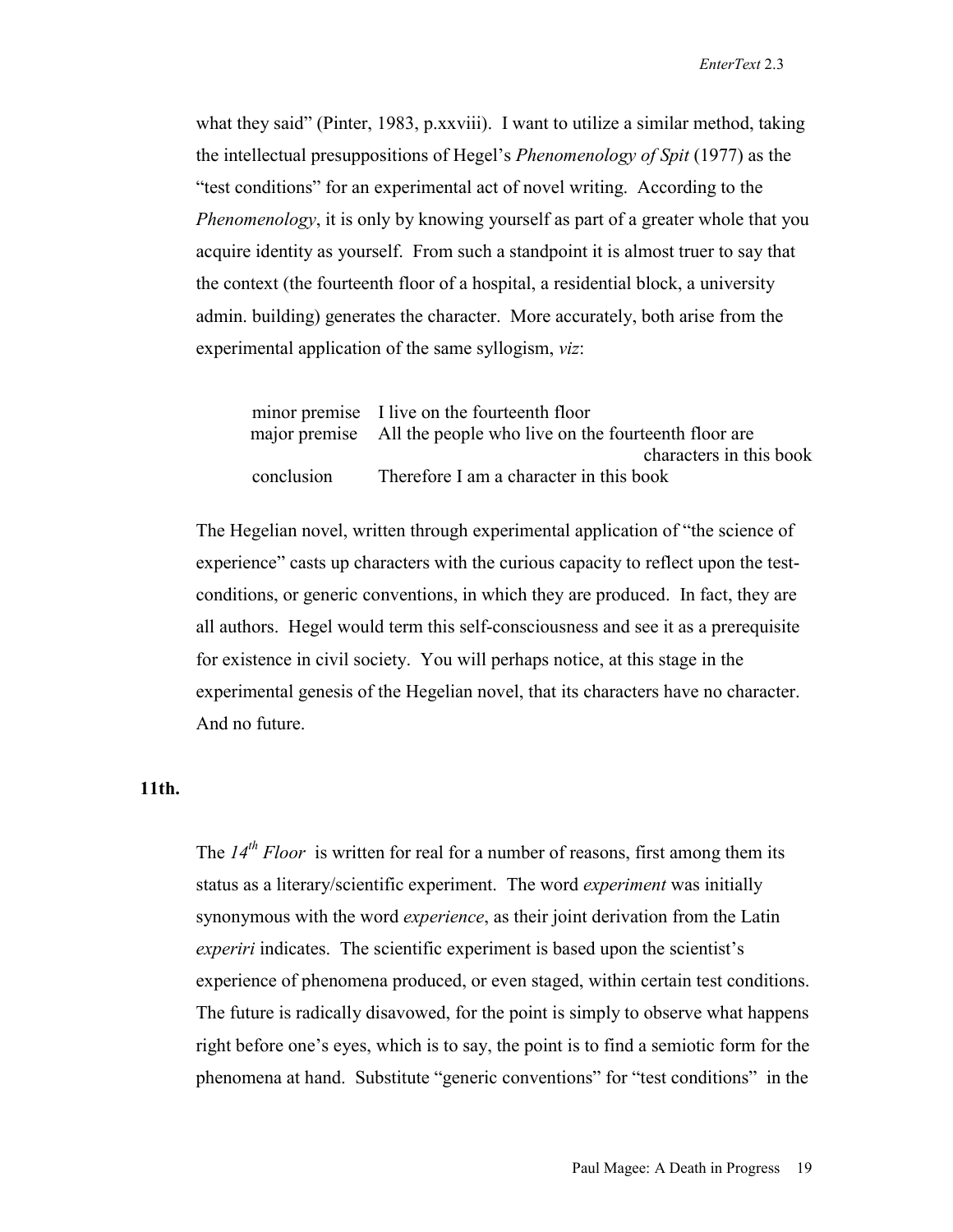above formulation and it is possible to view experimental writing through a similarly scientific aesthetic.

#### **12th.**

 Yet theological discourse has no place in this world. It has no place in this world because it concerns the future, whereas the present is the only time we can ever experience. To take Hegel's claim seriously, one has to admit of everything that happens, has happened or will happen, that it occurred, has occurred or will occur, in the present. Not that this makes the immediacy of concrete experience that easy to attain. On the contrary, the necessary foundation of symbols and structures suspends this present in a strange sort of never quite there space of abstract immediacy. This is what I am calling *The 14th Floor*.

## **14th**

 Breathe in. We are back on *The 14th Floor*, a hi-rise novel set in the "homogenous empty time" of the secular present, in accord with Hegel's dictum that "reflection...is actual only in the present." (1942, p.10). The aim of my experimental novel is to see what happens when a world is constituted by altitude alone.

 To this end I am taking a hi-rise cross-section of civic life: a hospital, a residential block, a university admin. building – that is to say, the fourteenth floors thereof. For there are no ground shots, no parks, no tangible exteriors. Just thin air. And another fourteenth floor. The social ties within this world are horizontal, arbitrary and abstract. The characters form a class defined by the altitude of their existence and that alone. The social landscape this practice constitutes is effectively not dissimilar to any other modern novel. As in Tolstoy, Dickens, or Flaubert, various characters across a city are described in their simultaneous and parallel existences, happenings and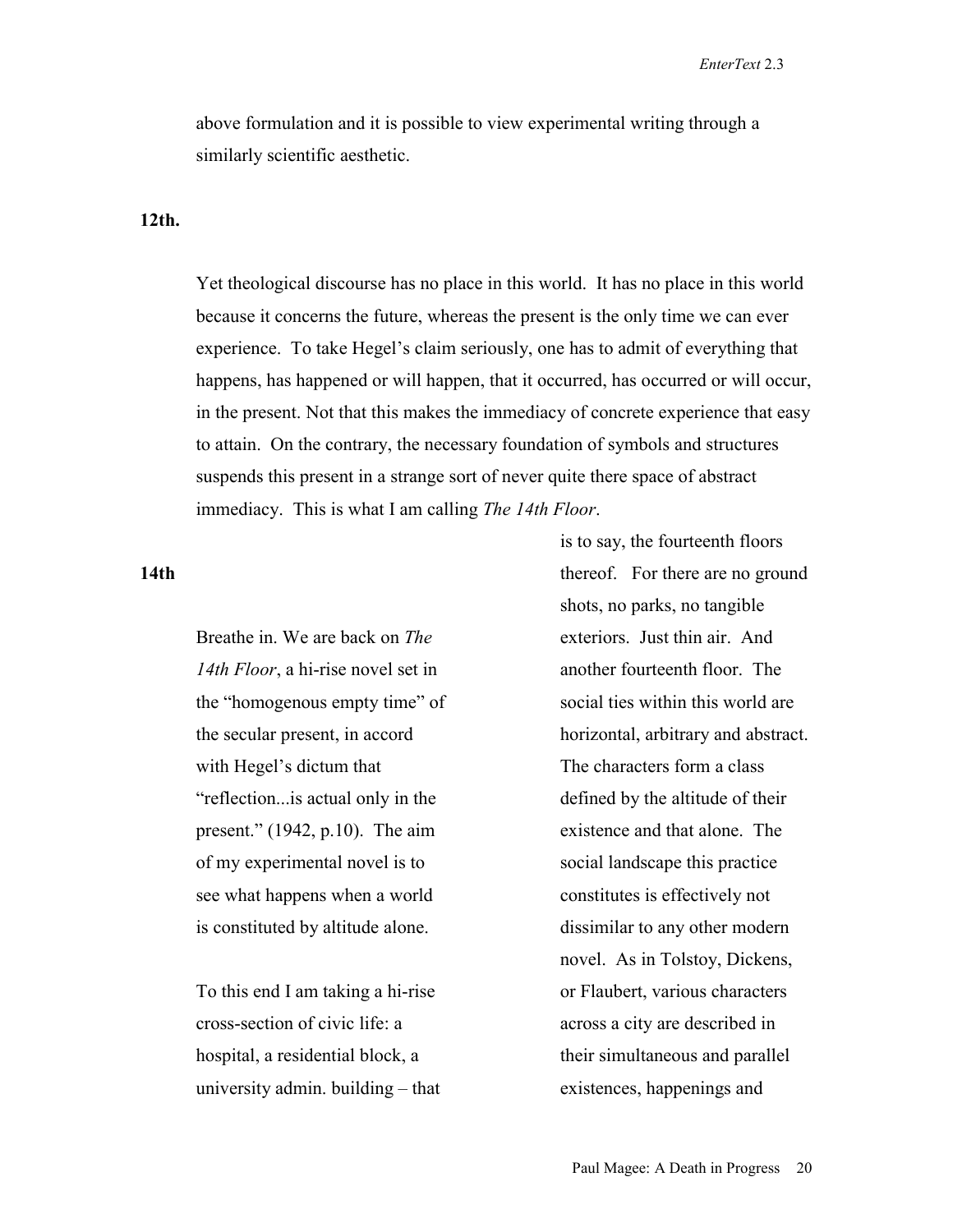eventual encounters. Only here we are hi-rise and there is rather less space to breathe. Even with the windows open. For the world of my novel, "actual only in the present," is written for real.

## **The 13th floor.**

 I want to start with an image from the end of time: the Day of Judgement. Or rather I want to present a Medieval perspective on this moment, the day when the faithful souls in Heaven will have their bodies restored to them. The corporeality of medieval theology, the insistence that personhood is lodged in the

body as much as the soul, is strikingly apparent in the eschatological texts of divines like Richard of Middleton. Richard claims that sheer bodily desire drives the saints in Heaven to pray for us sinners, now and at the hour of our death. The saints seek to fill the places of the elect in Heaven and so hasten the coming of Judgement, for on that day these disembodied souls will be reunited "with their own deeply desired flesh" (Walker-Bynum, 1991, p. 257). In such texts, Heaven itself is aflame with the desire for a body. A death.